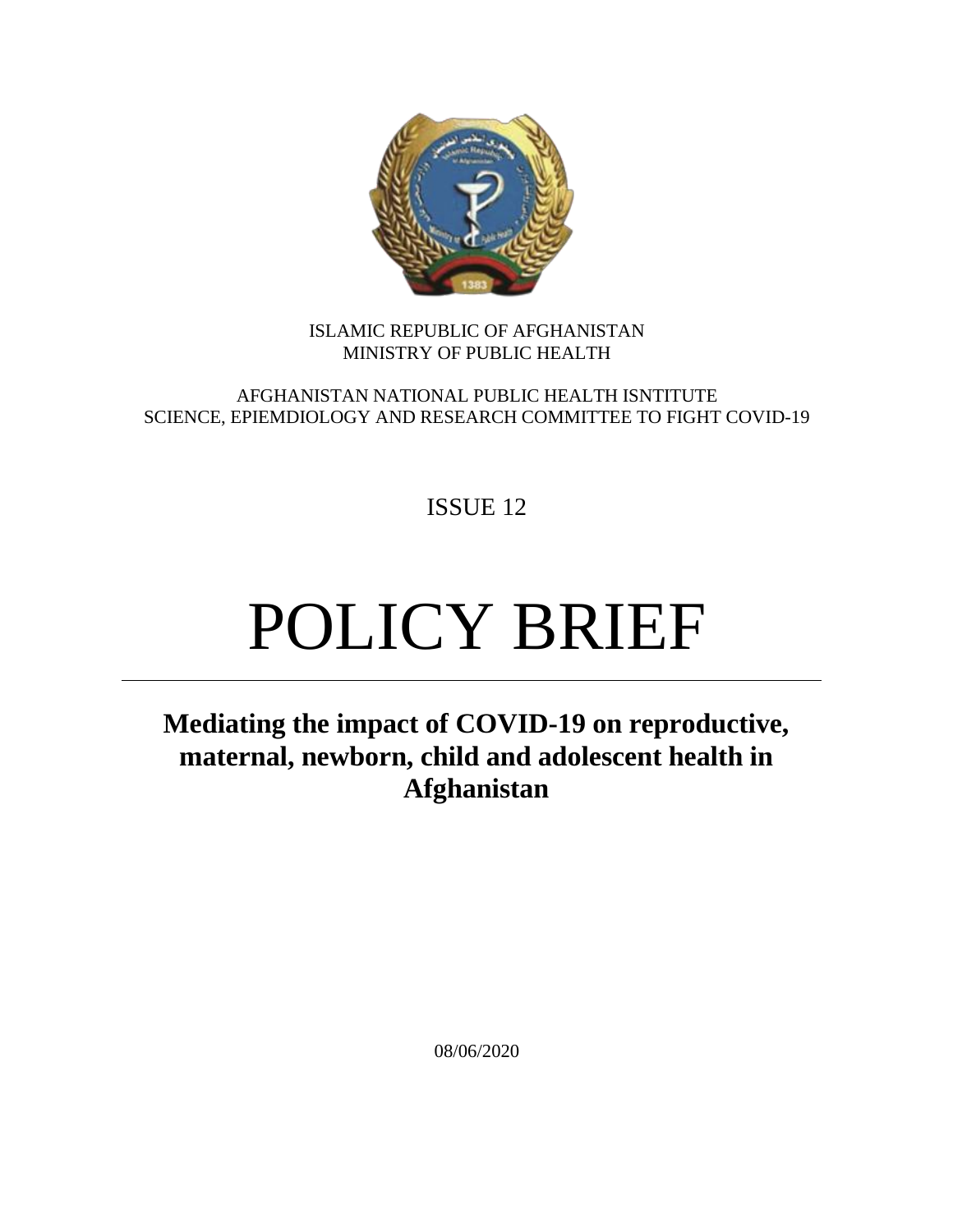# **Background**

On December 31, a cluster of cases of pneumonia of unknown cause was first reported from Wuhan City, Hubei Province of China. Chinese authorities identified the severe acute respiratory syndrome coronavirus 2 (SARS-CoV-2) as the causative virus by on 7 January, with evidence of human-to-human transmission by 20<sup>th</sup> January. Subsequently, the disease termed the novel coronavirus disease 2019 (COVID-19) by the World Health Organization (WHO). On 30 January 2020, the emergency committee of International Health Regulation (IHR) via WHO declared the COVID-19 outbreak as a Public Health Emergency of International Concern (PHEIC), and a pandemic on March 11, 2020. As of 07 June 2020, the total number reported COVID-19 cases reached to about 6,799,713 and about 397388 confirmed deaths in 216 countries and territories (1).

During a pandemic, health systems reallocate and monopolize the human and financial resources as well as medical products to respond to the emergency needs. However, health systems struggle to maintain routine essential health services and this often leads to disruption and reducing utilization by the public. As WHO notes, "People, efforts, and medical supplies all shift to respond to the emergency. This often leads to the neglect of basic and regular essential health services. People with health problems unrelated to the epidemic find it harder to get access to health care services."(2).

The COVID-19 pandemic disrupts the health system- both provision and utilization of health services that predominantly affect vulnerable population groups including women and children particularly in Low and Middle-Income Countries (LMIC). Although limited data are available on the effects of COVID-19 on pregnancy (such as risk of severe disease in late pregnancy, stillbirth risk, or risk to the newborn), the indirect impact on women and children is substantial (3).

Recent evidence suggests that if the coverage and access to Reproductive, Maternal, Newborn, Child and Adolescent Health (RMNCAH) services reduces between 40–52 % over 6 months, there would be 1,157,000 additional child deaths and 56,700 additional maternal deaths across 188 countries. These deaths represent a 9.8- 44.7% increase in under-5 child deaths and an 8.3-38.6% increase in maternal deaths per month (4). There will also be a substantial increase in stillbirths given the close association and overlapping causes with maternal and newborn deaths and as evidenced by recent analyses of potential indirect impacts of COVID-19 in four countries (5). According to the WHO, at least 80 million children under five are at risk of diseases such as diphtheria, measles, and polio caused by disrupted vaccination programs during COVID-19 (6).

Continuing essential RMNCAH services and programs is critical during the COVID-19 response and ignoring women's and child health care, particularly in LMIC risks an overburdened health system at a later date and consequently poorer health outcomes. At the policy level, WHO has recently released operational guidance to prepare a continuity plan for maintaining good quality and equitable RMNCAH services during the COVID-19 pandemic (7). This guide can be adapted to the country context and improve RMNCAH services during the outbreak. As governments and health policymakers struggle to reduce coronavirus transmission, it is crucial to ensure timely access to RMNCAH services are maintained and put women and children at the priority to prevent the indirect impact of COVID-19 crisis, particularly in LMIC, such as Afghanistan.

# **Magnitude of the problem in Afghanistan**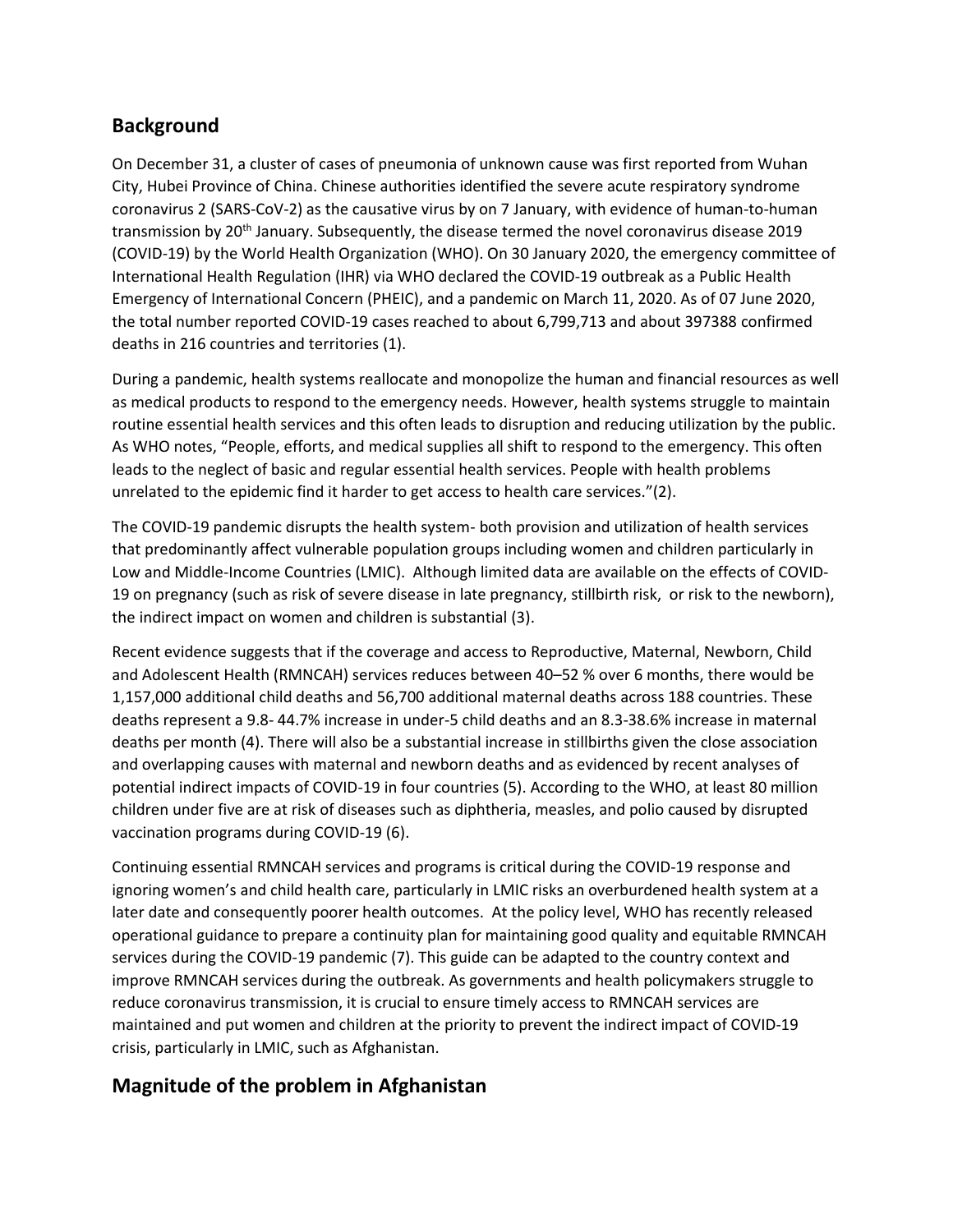Afghanistan has made some progress in improving RMNCAH indicators since the health system reform in 2003. According to Afghanistan Health Survey (2018), about 59% of women have access to skilled birth during childbirth, 64% women receive antenatal care, and 20% women have access to modern family planning methods as well as improved immunization coverage and decreased infant and child mortality (8).

However, many women and children still face lack of access to healthcare. The country, burdened by conflict, a weak economy, and fragile health system faces an additional range of challenges in responding to COVID-19. On February 24, the first case of COVID-19 was registered in Herat province, and subsequently the government announced a state of emergency and introduced lockdown measures in Kabul and Hirat which was expanded throughout the country. Up to May 24, the official confirmed number of coronavirus cases reached over 9,200 and 205 deaths in the country. As these numbers are low due to low testing capacity, a much higher portion of the population may have been exposed to the virus (9,10).

The COVID-19 pandemic could have a devastating impact on health of women and children. A prolonged armed conflict, a lack of social protection systems, limited healthcare capacity, persistent gender inequalities and insufficient preparedness and coordination mechanisms at national and provincial levels made the country susceptible to losing maternal and child health gains.

COVID-19 pandemic has exacerbated the disruption of essential RMNCAH services due to barriers to supply and demand for health services. Global Financing Facility for Afghanistan has estimated significant service disruption that have the potential to leave 843,300 children without oral antibiotics for the treatment of pneumonia, 958,600 children without DPT vaccinations, 141,500 women without access to facility-based births, and 494,500 increased unmet need for family planning services. It is estimated that child mortality could increase by 18% and maternal mortality by 14% over the next year (11). Estimates for stillbirths were not included by the Global Financing Facility, but it is anticipated they will also increase substantially as a result of reduced access to antenatal care and obstetric care - both of which are critical for stillbirth prevention (12).

Also, the Health Management Information System (HMIS) data in health facilities indicates a rapid decline in services utilization among women and children in April in 2020 as compared to April 2019. For instance, the national proportional institutional delivery in public health facilities in April 2019 was 74%, but reduced to 32% in April 2020. Similarly, the total Couple Year of Protection (CPY) in April 2019 was about 36,000, and declined to approximately 12,000 in April 2020. The number of neonatal complications admitted in health facilities in April 2019 was 2,134, but in 2020 reduced to only 579 cases. Likewise, the number of acute respiratory infections among children admitted in health facilities reduced from 855,796 in April 2019 to 349,884 children in April 2020 The overall aim of this protocol is to gain an understanding of the transmission dynamics of COVID19 to household contacts of laboratoryconfirmed cases of COVID-19, as well as rapid and early information on key clinical, epidemiological and virological characteristics of COVID-19 infection (13).

Furthermore, the MoPH Monitoring Department's recent findings on measuring the IPC practices during COVID-19 in health facilities in Kabul show that most health facilities are faced with shortage of IPC material, lack of PPE for healthcare providers, and lack of health promotion materials on COVID-19 for clients.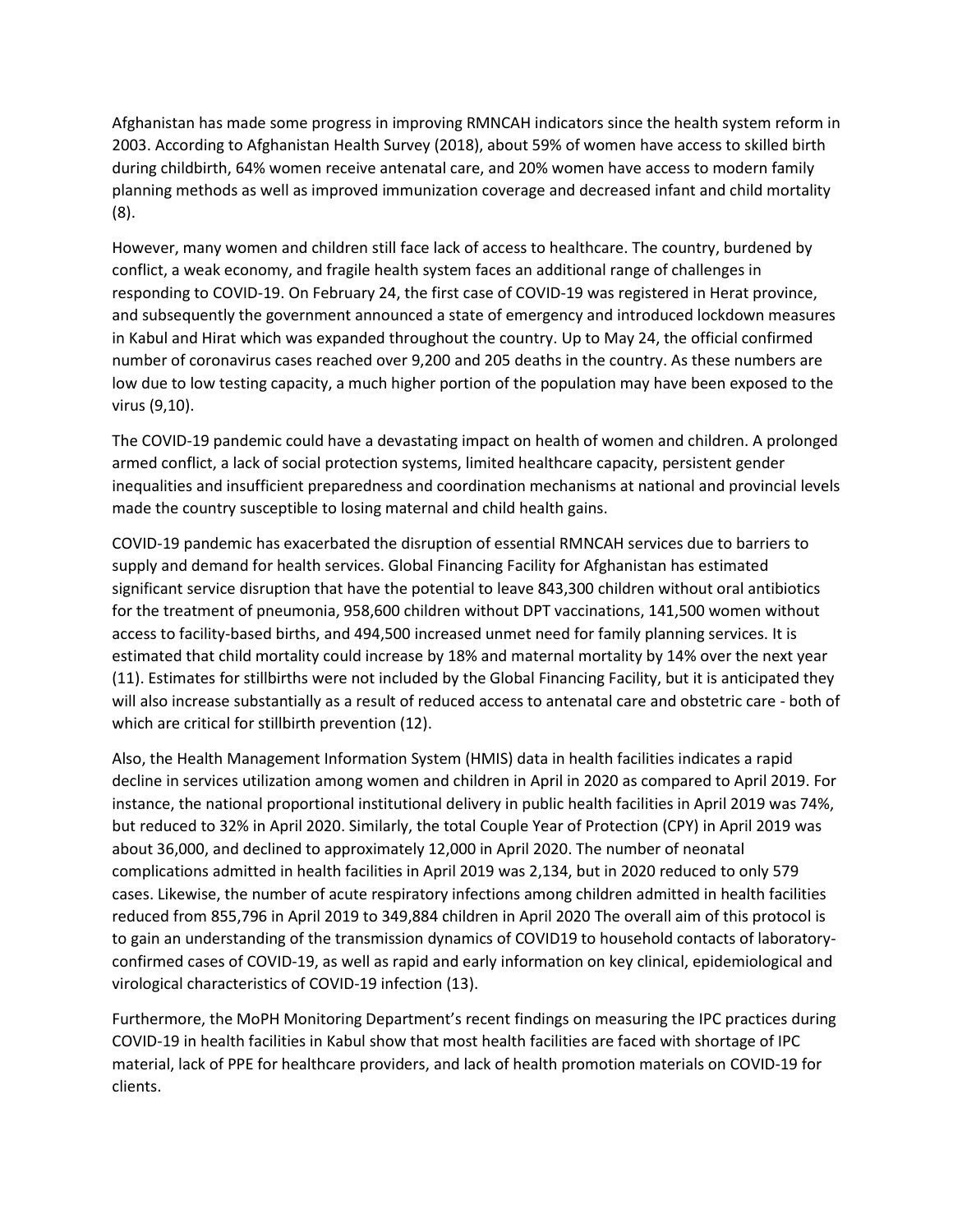This pandemic is causing widespread disruption on both health service provision and utilization that pose significant risk not only direct to the COVID-19 but indirect morbidity and mortality among most vulnerable population group especially women and children.

From the provision of RMNCAH services perspective, the COVID-19 outbreak put strains upon predominantly female healthcare workers due to the shortage of medical resources, scarcity of guidelines /tools for the screening, detection and management of COVID-19, overwork with long shifts, reduced staffing and restrictions on socialization, shortage of personal protection equipment (PPE), fear of becoming infected and possibly infecting families. . Furthermore, supply chains for essential supplies and equipment may be disrupted due to production shifting to COVID-19 related supplies, declines in production due to disruptions in the availability of raw materials, and substantial delays in delivery times due to transport and movement restriction.(14)

Hence, restricting population movement, lost income and increased prices, reduced physical access, exacerbated by reduced transport availability and fear of being infected alongside stigma and gender discrimination have negatively affected the utilization of RMNCAH services (4).

While the COVID-19 response by the Afghan government with the support of the international community is underway, more efforts should be made on the continuation of RMNCAH services. It is essential to protect the gains made over the past decades in reducing maternal and child mortality in the country.

## **Policy arena on RMNCAH**

Despite numerous socio-economic and political challenges and obstacles, Afghanistan has achieved substantial progress in the development its health system in recent years. The backbone of the health system- Basic Package of Health Services (BPHS) and Essential Package for Hospital Services (EPHS)- is functioning, and it has demonstrated significant effects on the health of women and children. The private sector has its own critical role in the provision of RMNCAH services; however, the data on the utilization and quality of private sector care is scarce.

The Government and the health system have prioritized maternal and child health. The public health law, policies and strategies highlight the importance of women and child health as the vulnerable population group in the country. Article 21 of the Public Health Law has obliged MoPH to prioritize maternal and child health and take specialized preventive and curative measures, and provide family planning services. Among national public health top policy priorities are health services especially improving access to, and the sustainability of, quality primary health care particularly for women, the newborn, children, and adolescents, as part of a direction towards universal health coverage (15).

The national health strategy framework emphasizes on improving access and utilization as well as increasing coverage of RMNCAH services (16). The goal of RMNCAH strategy (2017-2021) is to "improve the health, nutritional status, and well-being of women, mothers, newborns, children and adolescents, and avert preventable deaths and morbidity by ensuring appropriate preventive and curative information and services are universally available to every family and community" (17).

These laws, policies and strategies underscore the need for improving access and quality to RMNCAH services on existing and functioning health system. To reduce vulnerability of women and children under COVID-19 emergency situations, MoPH in collaboration with related ministries, local government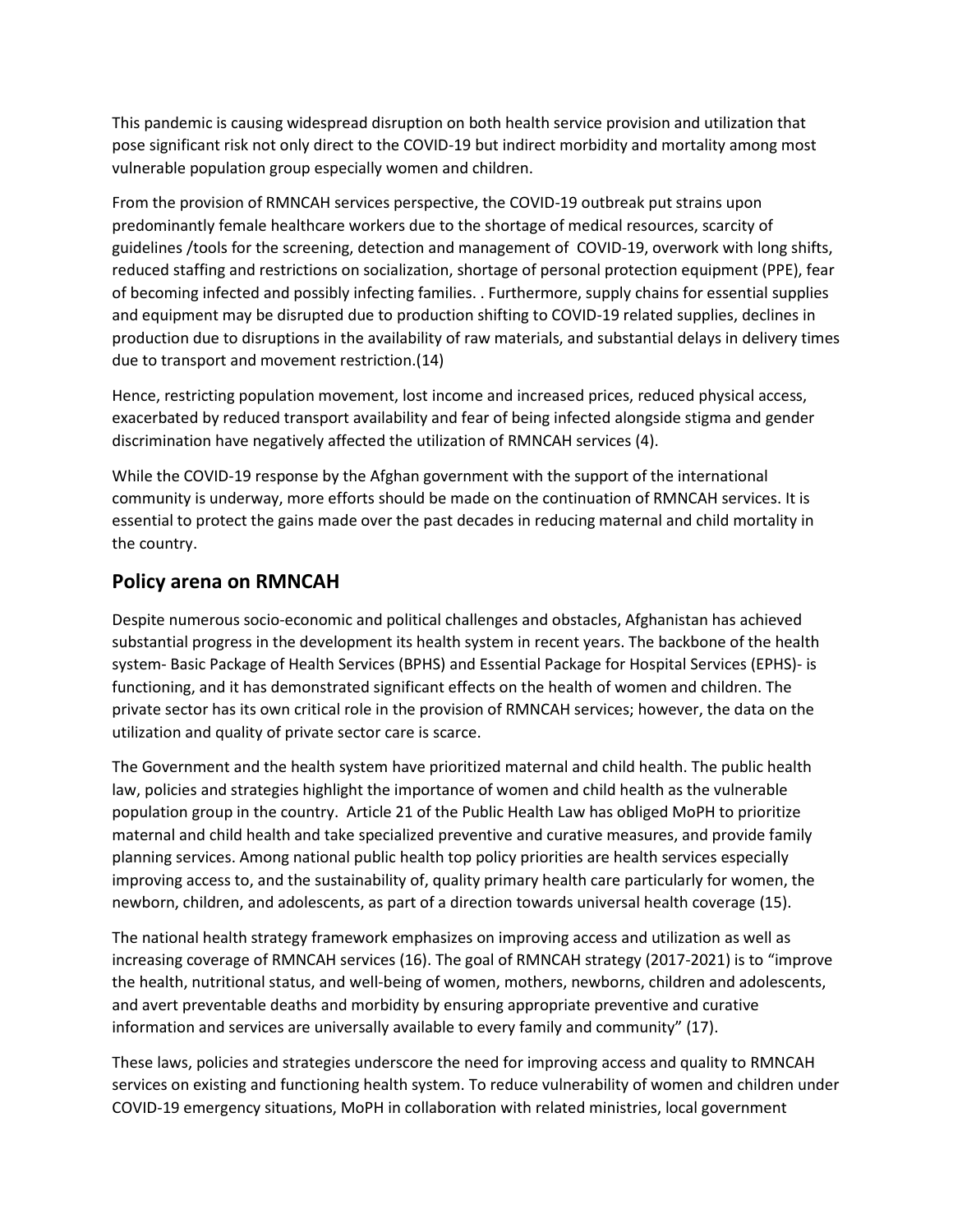entities, international partner organizations and other relevant actors should invest on continuing RMNCAH services and ensure women and children rights are protected during and after COVID-19 pandemic.

## **Recommendations**

The following recommendations will help MoPH and its partners to continue RMNCAH services and reduce gaps in service provision and utilization gaps during the COVID-19 pandemic. The recommendations are aligned with UN agencies' recommendations on continuing RMNCAH services during COVID-19 and promoting women's and child health (6,18).

#### *Strengthen coordination mechanisms in MoPH:*

- The existing RMNCAH taskforce and other technical working groups such as family planning, maternal and newborn and child health and gender can be re-purposed for coordination of sustaining the prioritized RMNCAH services in the wake of COVID-19 pandemic. This task force and working groups can develop a short interim plan that can be communicated quickly that includes innovative approaches for continuing RMNCAH services, redesigning essential RMNCAH services in close coordination with MoPH EHIS, GCMU, and Central Hospital Directorate departments.
- Under the national and provincial COVID-19 committee, an RMNCAH and gender focal persons should be included as a member of the essential health services coordination team.

#### *Adapting SRMNCAH services:*

- The essential RMNCAH services cover each stage of life-course across the RMNCAH continuum of care, including family planning, post-abortion care, care during pregnancy, labor /childbirth, postnatal and newborn periods, infancy, childhood and adolescence. During this pandemic, some of these services could be reorganized to reduce the demand on an overwhelmed health system with limited resources and protect people from exposure to infection. In the course of reorganizing the RMNCAH services, the standards of care should not be compromised and any modifications should be based on evidence.
- The RMNCAH task force in collaboration with other relevant MoPH departments and professional associations e.g. Afghan Midwives Association (AMA) and Afghan Society of Obstetricians and Gynecologists (AFSOG) needs to develop a phased roadmap during the outbreak. They can identify components of RMNCAH services that can be delayed or relocated to non/low-affected risk areas. Depending upon the outbreak situation in each province and district and capacity of each health facility, evidence-based options on antenatal care, childbirth, postnatal care, family planning, adolescent healthcare, and emergency referral could be considered. Screening, detecting and triaging all clients presenting for care remains a priority to reduce risk of spread. Good IPC (handwashing for clients and providers, wearing masks), physical distancing and other standard precautions are the foundation for all services. Ensure pregnant women with suspected, probable, or confirmed COVID-19, including women who may need to spend time in isolation, have access to woman-centered, respectful skilled essential & emergency care, , and neonatal care, as well as mental health and psychosocial support with readiness to care for maternal and neonatal complications in all health facilities.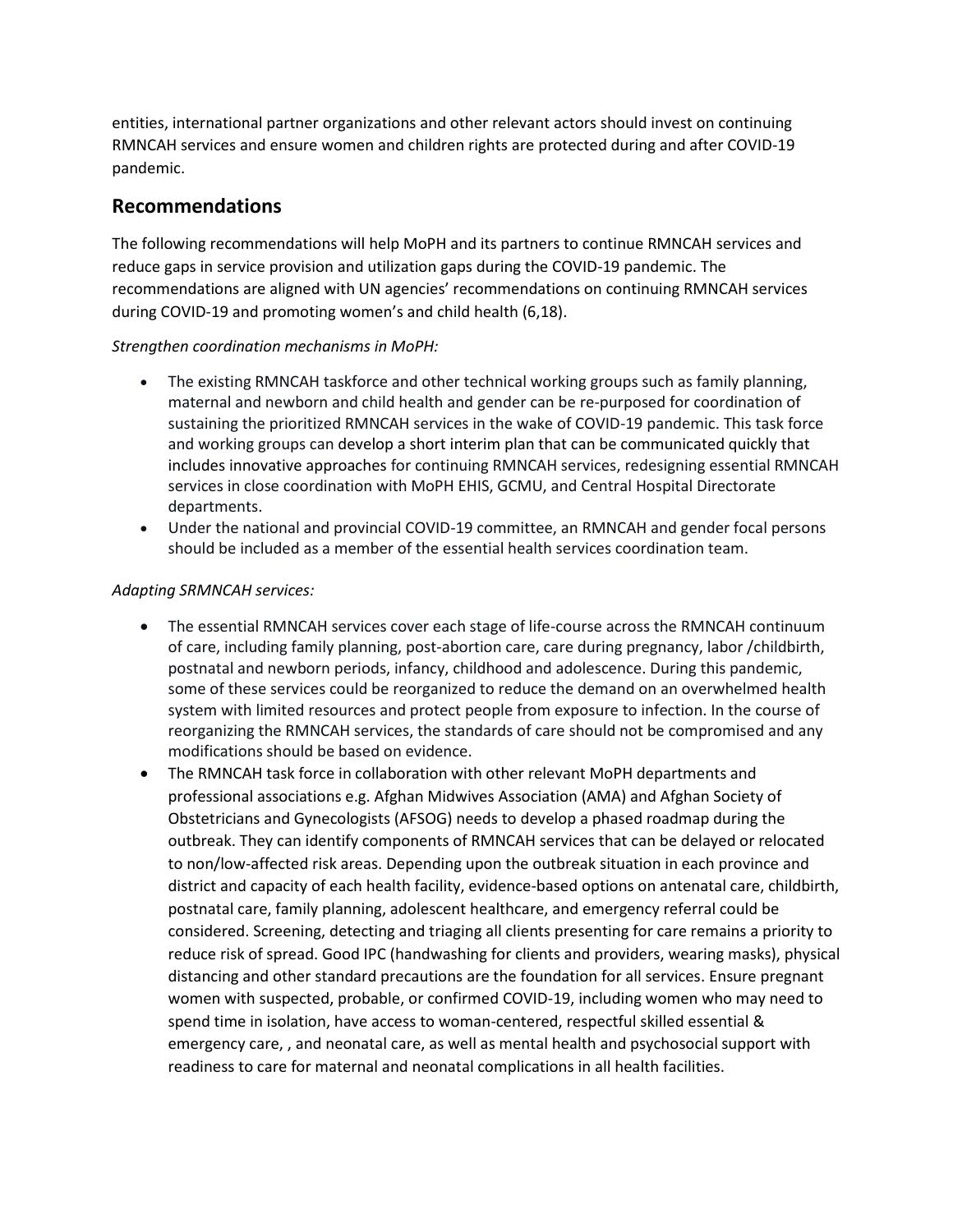- The task force should consider identifying designated RMNCAH centers with triage and isolation areas for COVID-19 suspected or positive cases to sustain the provision of safe and quality services for family planning, safe delivery and management of potential complications, post abortion care, and referral care for newborns and children with serious diseases. The functionality of this process needs to be reviewed and assessed.
- As Afghanistan is one of the countries with high prevalence of domestic and gender-based violence, this pandemic is likely to increase the violence. The most vulnerable population groups for the violence are children, girls, women, and people with disabilities. A comprehensive response for gender sensitive prevention, treatment, and rehabilitation of domestic violence of all types should be integrated into RMNCAH services in collaboration with relevant sectors.

#### *Health workforce:*

- While the country is faced with shortage of health workforce<sup>1</sup>, the MoPH and health partners need to encourage health partners and civil societies to come up with innovative solutions to urgently identify, recruit, train and deploy to meet the additional requirement for COVID-19 response. However, it should be discouraged to divert skilled providers on maternal and newborn health care to COVID-19 response work. Task sharing or task shifting of RMNCAH care to midwives, nurses, and community health workers should be based on available policies and guidelines. As COVID-19 is a new phenomenon, healthcare providers require training in identification, triage, and management of COVID cases as per the national protocols.
- It is essential to develop, national protocols, training materials, user friendly practical job aids and train healthcare providers on COVID-19 case detection and management, the continuation of RMNCAH services provision, and infection prevention and control (IPC) practices as an essential response to COVID-19. Technologies such as digital health/electronic mentoring mechanisms should be considered for primary and refresher training.
- Health workers also need to be safe to function. RMNCAH care providers involved in the direct care of patients must have access to Personal Protective Equipment (PPE). The protection of health workers, in particular midwives, nurses, obstetricians and anesthesiologists, must be prioritized as critical and lifesaving and they should be provided with personal protective equipment if they are treating patients with COVID-19. Health care providers should be prioritized for testing COVID-19 in throughout the country.
- As numerous health facilities are facing a severe shortage of PPE, it is essential and ethical to protect healthcare providers from contracting with infection. Also, many health facilities immediately need hygiene material (chloride, soap, hand hygiene stations) to protect both healthcare providers and patients.

#### *Essential supplies:*

• To ensure uninterrupted supplies for health services during outbreaks, MoPH needs to prioritize essential RMNCAH services. A specific list should be generated, including essential equipment, medicines, commodities, IPC provision, diagnostics, and blood banking. The MoPH needs to strictly monitor using the existing platform for monitoring and reporting the inventory and stock-outs along with a mechanism for quick re-distribution of supplies.

<sup>&</sup>lt;sup>1</sup> Details on the health workforce available at<https://apps.who.int/nhwaportal/>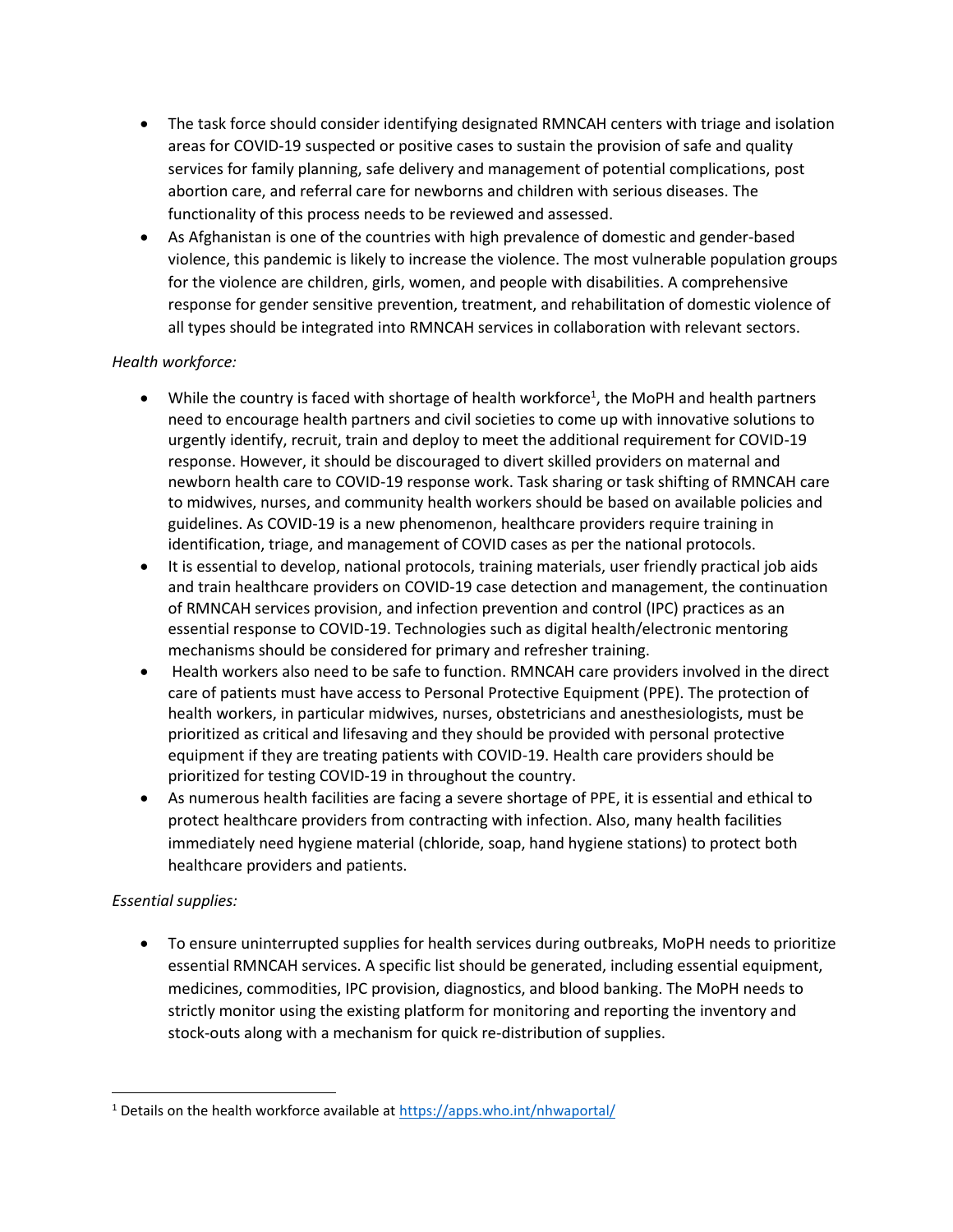#### *Demand side*

- The MoPH in collaboration with other sectors should immediately develop a health promotion strategy to fight COVID-19. The documents should include social behavior change and communication (SBCC) and Information Education and Communication (IEC) on COVID-19.
- Importance of care seeking essential RMNCH services. The strategy should be amended to the existing health promotion strategy and use the functioning platform for the implementation throughout the health system. The strategy should concentrate on how to inform communities about the importance of seeking care from skilled providers, and how and when to access RMNCAH services in designated centers that may have been diverted from usual facilities, use of recommended IPC practices and safe care seeking, information about transport facilities and COVID-19 designated facilities. The users should be reassured that safe care is available with adequate infection prevention.

#### *Monitor performance of prioritized RMNCAH services*

- Although HMIS could be disrupted by the COVID-19 outbreak in the country, it is especially important to closely monitor the prioritized RMNCAH services within the available HMIS system (monthly tracking of coverage is recommended). The HMIS needs to be strengthened and carry out a performance improvement to find gaps during the outbreak. It also practical to establish a virtual platform to collect data, report back the analysis, and provide follow-up supportive supervision to address the gaps in these essential services such as BPHS and EPHS, regional, and specialty hospitals. A good example of monitoring performance is the IPC rapid monitoring of Kabul hospitals by MoPH monitoring directorate during the outbreak.
- The RMNCAH taskforce in collaboration with HIMS needs to select core indicators for utilization and quality of essential and prioritized RMNCAH services. These core indicators should be monitored, analyzed, and reported. Subsequently, decisions should be made to address the gaps.
- Existing social media and other learning platforms can be used to monitor performance, document best practices, and share common experiences, challenges, and ideas to improve the RMHCAH situation during and post COVID-19.
- It important to establish the recognition and reward mechanisms for the best performing teams at national, provincial, district and health facilities levels for delivering good quality RMNCAH services in the face of COVID-19.

## **Acknowledgment**

This policy brief is a technical work of public health experts, epidemiologists and clinical specialists who are voluntary members of Science, Epidemiology and Research (SER) Committee to fight COVID-19 in Afghanistan. The content of this policy brief is intended as an advice to healthcare authorities in Afghanistan during COVID-19 emergency. MoPH will consult specialists and technical advisors to avoid any potential harm before its implementation. The Afghanistan National Public Health Institute (ANPHI) acknowledges the hard work of all committee members, particularly our colleagues who directly contributed in development and finalization of this policy brief.

### **References**